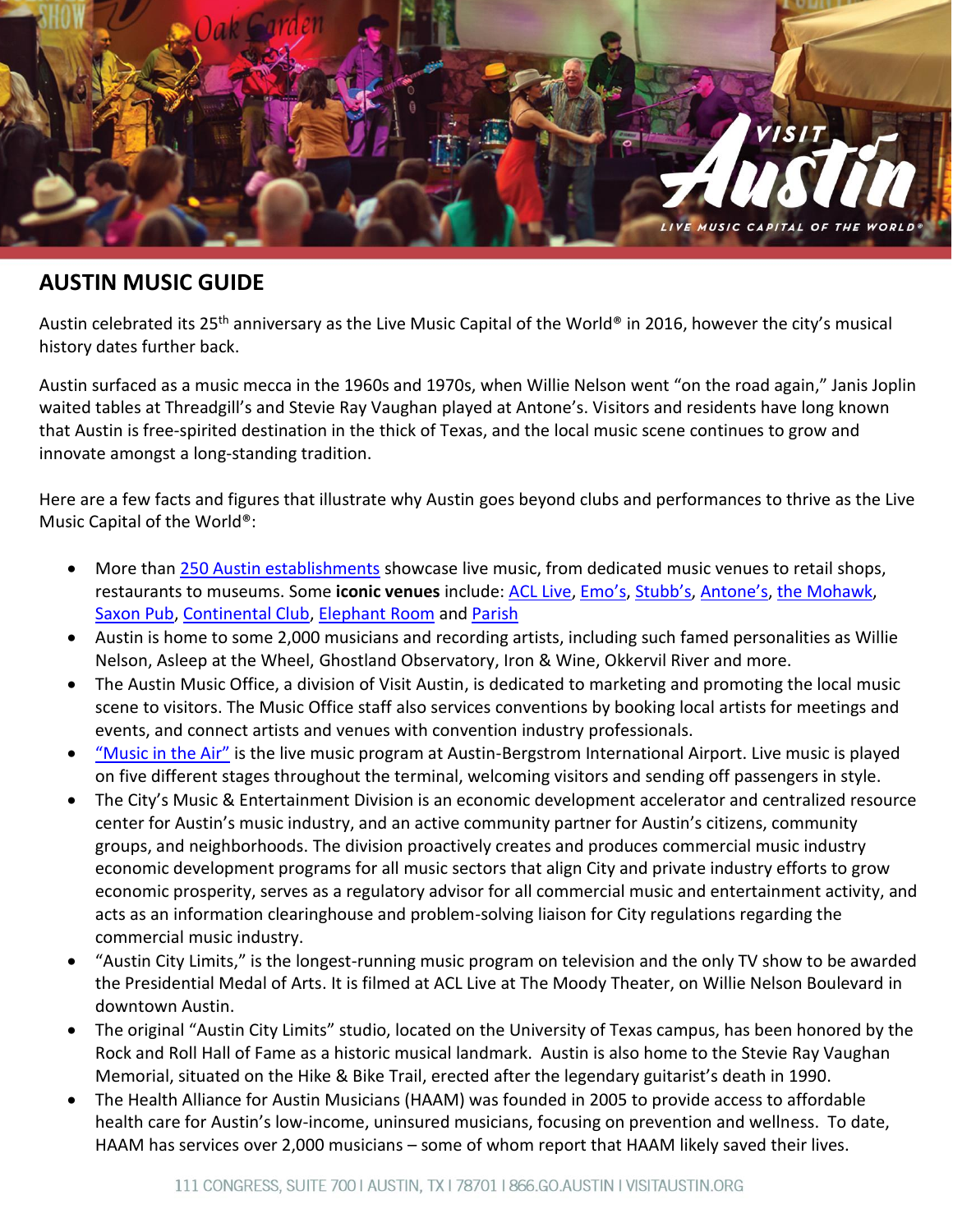• Founded in 1995, the SIMS Foundation continues to provide mental health and addiction recovery services and support for Austin's working music industry and their families.

## **MORE THAN 2,000 AREA RECORDING ARTISTS** including:

| <b>Willie Nelson</b>            | <b>Explosions in the Sky</b> | Gary Clark Jr.                  |
|---------------------------------|------------------------------|---------------------------------|
| Spoon                           | <b>Black Pistol Fire</b>     | <b>The Black Angels</b>         |
| <b>Bright Light Social Hour</b> | <b>Dale Watson</b>           | <b>White Denim</b>              |
| Alejandro Escovedo              | <b>Monte Montgomery</b>      | Sarah Jarosz                    |
| Jimmie Vaughan                  | <b>Marcia Ball</b>           | <b>Guy Forsyth</b>              |
| <b>Charlie Sexton</b>           | <b>Rosie Flores</b>          | <b>Shinyribs</b>                |
| <b>Ruben Ramos</b>              | Vallejo                      | <b>Kat Edmonson</b>             |
| <b>Patty Griffin</b>            | <b>Shakey Graves</b>         | <b>Bob Schneider</b>            |
| <b>Grupo Fantasma</b>           | <b>Okkervil River</b>        | The Black and White Years       |
| <b>Kelly Willis</b>             | <b>Suzanna Choffel</b>       | <b>Riders Against the Storm</b> |

**FINANCIAL IMPACT:** The 2014 economic impact of Austin's music industry was more than \$726 million. Music tourism brought in another \$1.1 billion, together totaling \$1.8 billion.

## **MUSIC SUPPORTS MORE THAN 20,000 JOBS IN AUSTIN**

**SOUTH BY SOUTHWEST MUSIC CONFERENCE AND FESTIVAL [\(SXSW®](http://sxsw.com/))** is one of Austin's largest conventions, bringing more than 340,000 music, film and interactive industry professionals and fans from around the world and generating \$325.3 million for the city in 2016. For more than two decades, the SXSW® Music Conference and Festival has become one of the leading industry events in the world. More than 2,200 bands from across the globe play during the six-day musical extravaganza.

**AUSTIN CITY LIMITS [\(ACL\)](http://acltv.com/) MUSIC FESTIVAL** is an annual music festival that spans for two weekends in October at Zilker Park. The popularity of the Austin City Limits TV show inspired the ACL music festival. Originally, the festival started out as a one-weekend event expanded to two weekends in 2013. ACL continues to boost a diverse lineup every year with more than 100 renowned music acts performing each weekend, 450,000 total attendees and generates an economic impact of more than \$277 million for the city (2016).

# **ENTERTAINMENT & NIGHTLIFE**

Austin is home to a variety of entertainment districts, creative mixologists and home-brewed craft beers and spirits. Each district provides a unique flavor and experience. Take a look at our [online listings](http://www.austintexas.org/visit/discover/nightlife) for the most up-to-date selection of popular bars and nightlife activities. Live music, local brews and plenty of unique Austin culture are guaranteed at many local entertainment hotspots!

**For more Music Information:** [www.visitaustin.org/music-office/](http://www.visitaustin.org/music-office/)